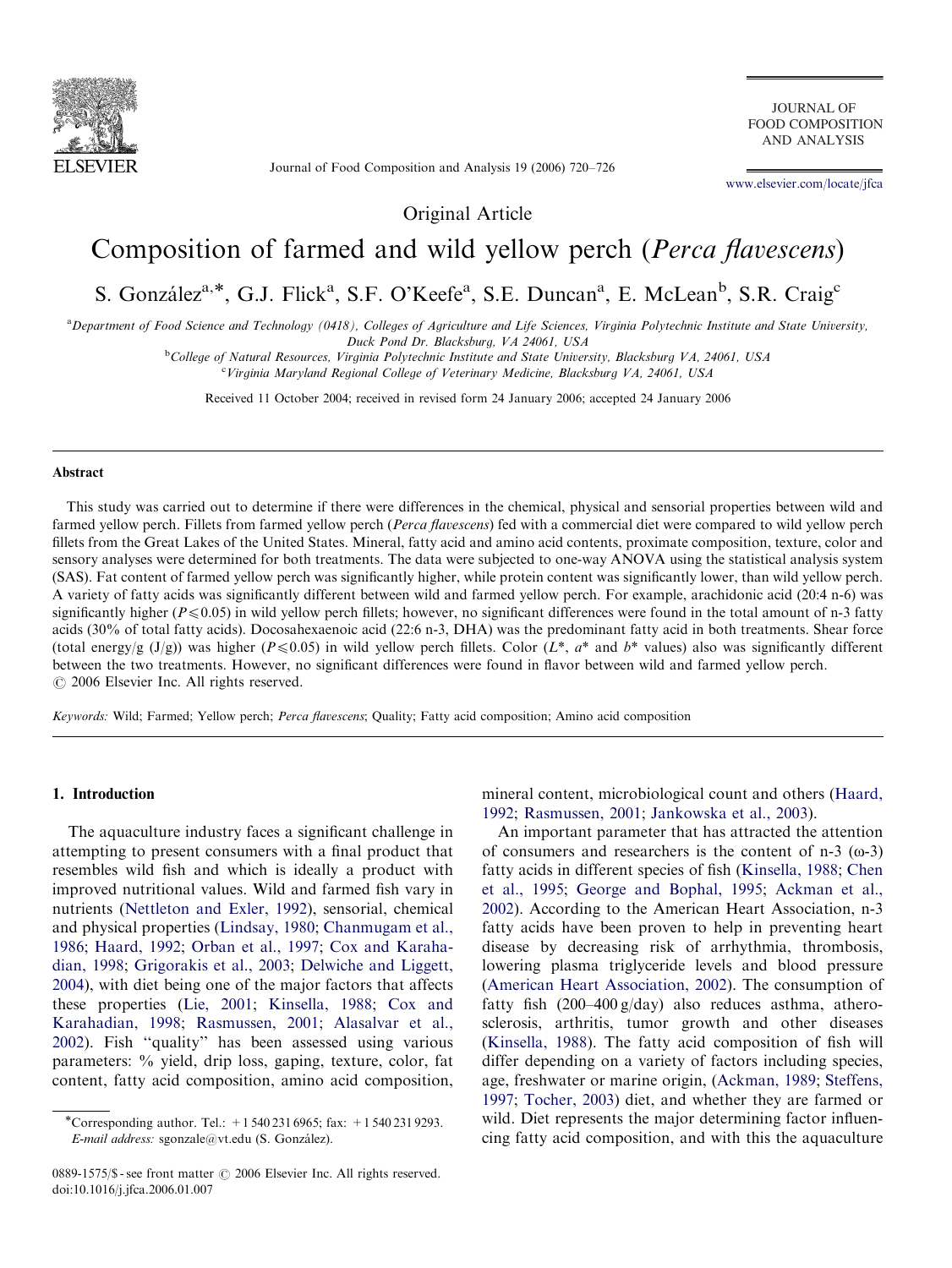industry possesses a great tool to beneficially modify the fatty-acid profile of fish.

Flavor and other quality aspects of farmed fish may reduce consumer appeal when the farmed varieties are compared to their wild counterparts. This is especially true upon introduction of a new or little known species by the aquaculture industry. One of the most important justifications for improving farmed fish quality is the continuing decline of landings of the major commercial species.

Yellow perch (Perca flavescens), a small-sized, low-fat fish, is a high-priority species in the United States, more specifically in the Great Lakes area where demand is high. According to [Malison \(1999\)](#page-6-0), 70% of yellow perch sales occur in this region. The decline of yellow perch populations during the 1970s and 1980s in this area stimulated the aquaculture industry to increase yellow perch production to satisfy regional demand. An important issue is to determine whether differences exist between wild and farmed fish with respect to their sensorial differences. It is upon this issue that the research in this article centered its attention.

## 2. Materials and methods

## 2.1. Animals

Fresh wild yellow perch (150 g each) were obtained from the Great Lakes area of the United States and immediately shipped to the Department of Food Science and Technology at Virginia Polytechnic Institute and State University (Virginia Tech). Upon arrival, fillets were skinned and frozen immediately at  $-20$  °C. Farmed yellow perch were obtained from the Virginia Tech Aquaculture Center where they were grown to 150 g in a recirculating aquaculture system (RAS). Fish were fed a commercial diet that provided 42% protein and 16% lipid (Melick, Aquafeeds Inc, Catawassa, PA, USA). Fish were then filleted, skinned and frozen at  $-20$  °C.

## 2.2. Compositional analyses

Fish fillets ( $n = 9$  per treatment) were freeze-dried and subsequently analyzed in triplicate for lipid (Soxhlet method; [AOAC, 1990](#page-5-0)), moisture ([AOAC, 1990\)](#page-5-0) and Kjeldahl protein, which was calculated using the Kjeldahl nitrogen and conversion factor 6.25 ( $N \times 6.25$ ) ([AOAC,](#page-5-0) [1990](#page-5-0)).

## 2.3. Amino acids

Fish fillets ( $n = 9$  per treatment) were freeze-dried and analyzed by the Protein Nutrition Laboratory at Virginia Tech for amino-acid composition by the Waters Pico Tag method. This method uses a free amino acid analysis column (Waters Corporation, Milford, MA, USA), which is a reverse phase silica-based chromatography column  $(3.9 \text{ mm} \times 300 \text{ mm})$  [\(Bidlingmeyer et al., 1984](#page-5-0)). Amino

acids were subjected to precolumn derivatization using phenylisothiocyanate (PITC) as the tagging agent. Each sample was homogenized, weighed (0.02 g) in triplicate, placed into 5 mL ampules, and 6 <sup>N</sup> HCl (3 mL) was added. Ampules were sealed and autoclaved for 12h at  $132 \degree C$ . Samples were then introduced into 5 mL volumetric flasks and brought to volume with 1 mL of internal standard and purified water. A  $10 \mu L$  aliquot of the sample was derivatized and analyzed ([Bidlingmeyer et al., 1984](#page-5-0)).

## 2.4. Minerals

Fish fillets were defrosted  $(n = 9$  per treatment) and digested by wet ashing for the flame emission method ([AOAC, 1990\)](#page-5-0). Approximately 4 g of each sample were dried for  $2.5 h$  at  $110 °C$ , digested in concentrated nitric acid and further diluted with hot water to 100 mL. Digestions of each sample and 1 L of the matrix solution were analyzed by the Soil Testing Laboratory at Virginia Tech for mineral composition (Al, Fe, Cu, Mn, Zn, Cr, Ni, As, Se, Cd, Pb, S, Co, Na, Mg, P, K, Ca, Sn, Mo and Ba) using Inductively Coupled Plasma Atomic Emission Spectroscopy (ICP) (Spectro Flame Modula Tabletop ICP with auto-sampler; Fitchburg, MA, USA). Samples were stored at  $3^{\circ}$ C prior to testing and minerals were reported as ppm in solution.

#### 2.5. Color

Color was measured using a Minolta colorimeter (CR-2000, Japan) to determine  $L^*$  (white),  $a^*$  (green to red), and  $b^*$  (blue to yellow) values in raw fish fillets from each treatment (wild/cultured). Color was measured on both whole and minced fillets. Three different positions were measured on whole fillets of each treatment  $(n = 9)$  (head, center and tail). Fillets from each treatment were minced with a knife, homogenized and analyzed  $(n = 6)$ .

## 2.6. Firmness

Shear force (model 1101, Instron, Canton, MA) was measured using a 10-blade Lee–Kramer cell and reported as total energy (J), using a 500 kg load transducer. Crosshead speed was set as 100 mm/min and a 20% load range was used. Fish fillets from each treatment  $(n = 12)$ were defrosted and placed on ice prior to testing, where they were cut in rectangles to fit the Lee–Kramer cell and the weight of each sample was recorded. The total energy used to penetrate the sample was divided by the sample weight, and firmness was reported as total energy per gram of sample.

## 2.7. Sensory analysis

A triangle test ([Meilgaard et al., 1999](#page-6-0)) was used to determine an overall difference in flavor between wild and farmed yellow perch fillets. Fillets were minced separately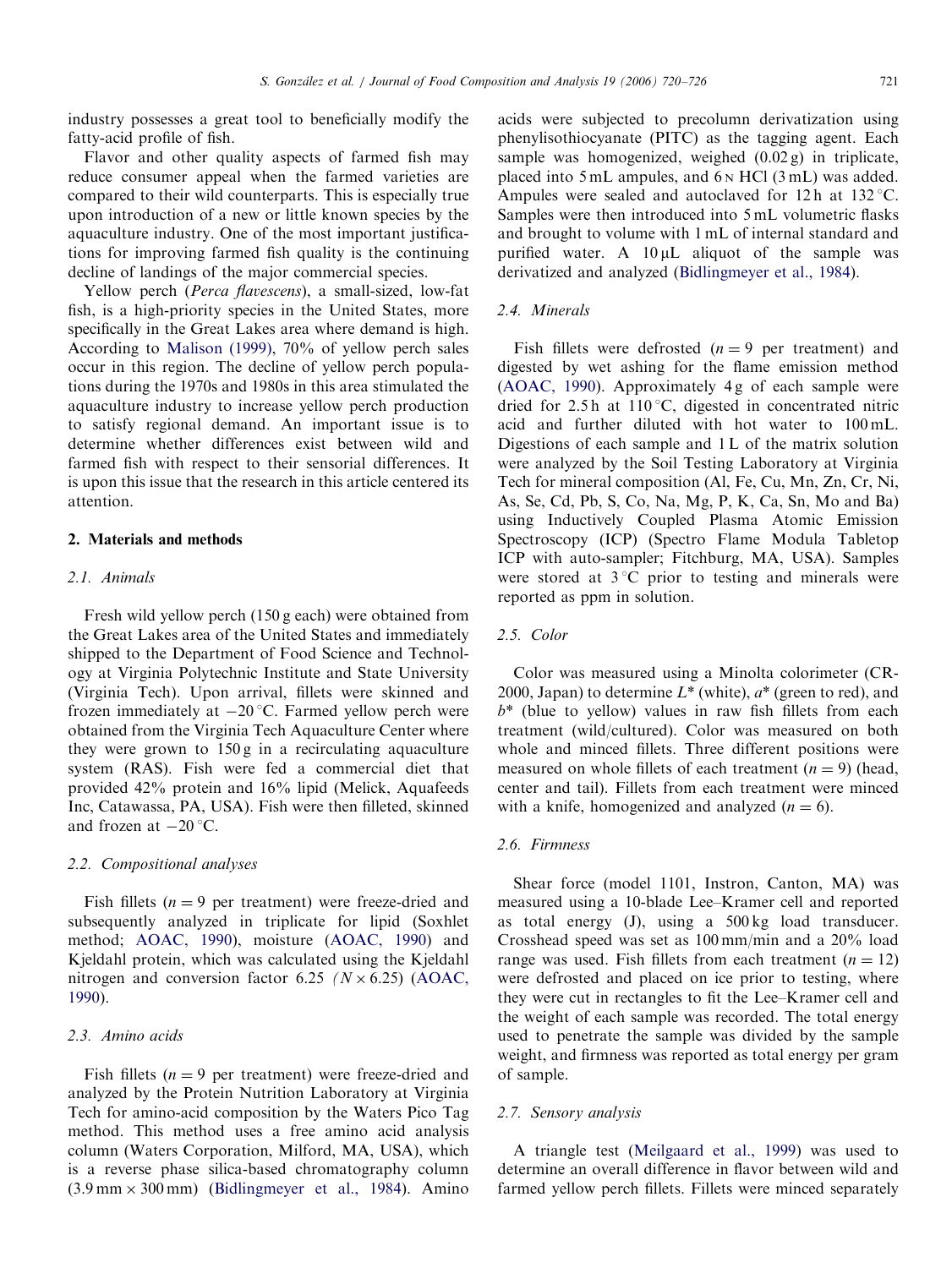and baked in aluminum foil at  $177^{\circ}$ C for 7 min. Approximately 28 g of fish were placed in 28 g cups with lids and served to panelists  $(n = 40)$ . Test sensitivity parameters were set up to be:  $\beta = 0.20$ ;  $\alpha = 0.05$  and  $Pd = 30\%$  (proportion of distinguishers), according to table T-7 in [Meilgaard et al. \(1999\)](#page-6-0). Each panelist received one triangle test or three samples, identified by a three-digit code that was randomly chosen and assigned to each sample. A balanced design was also used to randomly present the samples to the panelists. A red light was used to avoid bias and panelists were seated in individual booths. Panelists were chosen from students, faculty and staff from the Food Science and Technology Department at Virginia Technology.

## 2.8. Fatty acid profile

Lipids from three different frozen fillets from each treatment  $(n = 9)$  were extracted by a modified Folch procedure ([Folch et al., 1957\)](#page-5-0). Fatty acids were transesterified to methyl esters with 0.5 <sup>N</sup> NaOH in methanol and 14% b0oron trifluoride in methanol [\(Park and Goins,](#page-6-0) [1994\)](#page-6-0). In addition  $120 \mu g$  of undecenoic acid (Nu-Check Prep) was added prior to methylation as an internal standard.

All samples were analyzed on a 6890 N gas chromatograph with a 7683 auto-injector, split/splitless capillary injector and flame ionization detector (Agilent Technologies, Palo Alto, CA, USA). The carrier gas was ultrapure hydrogen with a gas velocity of 29 cm/s and flow at 1.4 mL/ min. The injection volume was  $0.5 \mu L$ , and a split ratio of 65:1 was used. A Chrompack CP-Sil 88  $100 \text{ m} \times 0.25 \text{ mm}$  id capillary column was used to separate fatty acid methyl esters (Chrompack, Middleburg, The Netherlands). The temperature program for separation began at  $70^{\circ}$ C, was held for 1 min, increased to 100 °C at  $5$  °C/min, held for 3 min, increased to 175 °C at 10 °C/min, held for 45 min, increased to 220 °C at  $5$  °C/min and held for 15 min for a total analysis time of 86.5 min. Temperatures for injector and detector were  $250$  and  $300^{\circ}$ C, respectively. Data were integrated and quantified using a Chem DataStation (Agilent Technologies, Palo Alto, CA, USA). Fatty acids were reported as total percent of fatty acids.

## 2.9. Statistical analysis

All data were subjected to one-way analysis of variance (ANOVA) using the Statistical Analysis System (SAS Institute, Cary, NC). Sensory analysis was analyzed according to number of correct responses based on table T8 in [Meilgaard et al. \(1999\).](#page-6-0)

## 3. Results and discussion

Protein and fat content differed between farmed and wild yellow perch (Table 1). Fat content (2.78%) of farmed yellow perch was significantly higher ( $P \le 0.05$ ), and Table 1

Moisture, fat and protein percentages of wild and farmed freeze-dried yellow perch fillets

|                                                                            | Yellow perch fillets $(\%$ dry weight basis)          |                                                                  |  |
|----------------------------------------------------------------------------|-------------------------------------------------------|------------------------------------------------------------------|--|
|                                                                            | Wild                                                  | Farmed                                                           |  |
| Moisture (fresh sample)<br>Lipid (freeze-dried)<br>Protein (freeze-dried)* | $81.3 + 1.14^a$<br>$1.39 + 0.20^a$<br>$94.3 + 0.36^a$ | $80.6 + 0.28$ <sup>a</sup><br>$2.78 + 0.24^b$<br>$92.1 + 1.13^b$ |  |

<sup>a</sup>Means  $\pm$  s.D. (*n* = 9) with different letters in the same row are significant different at  $P \le 0.05$ .<br>\*Protein value was calculated as Kjeldahl nitrogen (wild = 15.2;

farmed  $= 14.6$  (dry weight basis))  $\times$  6.25 in freeze-dried yellow perch fillets.

protein content (92.11%) was significantly lower  $(P \le 0.05)$  when compared to wild yellow perch  $(1.39\%),$ 94.32%, respectively). The results thereby corroborate the finding of others when comparing wild and farmed fish [\(George and Bophal, 1995;](#page-5-0) [Nettleton and Exler, 1992](#page-6-0); [Rueda et al., 1997](#page-6-0); [Alasalvar et al., 2002;](#page-5-0) [Grigorakis et al.,](#page-5-0) [2002;](#page-5-0) [Grigorakis et al., 2003;](#page-5-0) [Orban et al., 2003](#page-6-0)). Higher lipid content in farmed fish is expected [\(Haard, 1992](#page-5-0)) when compared to their wild counterparts due to a variety of factors including availability and type of food, dietary ingredients (commercial diets are usually high in fat content and also include dietary carbohydrate), higher energy consumption in farmed fish when compared to wild fish [\(Grigorakis et al., 2002\)](#page-5-0), and possible periods of starvation encountered by wild fish ([Haard, 1992](#page-5-0)). In contrast to the present trial, [Cox and Karahadian \(1998\)](#page-5-0) did not find significant differences in lipid contents when comparing wild and farmed yellow perch.

Essential amino acid concentrations did not vary between fish [\(Table 2\)](#page-3-0), although some non-essential amino acids illustrated significantly higher concentrations  $(P \le 0.05)$  in wild yellow perch (tyrosine, serine, arginine and alanine) when compared to farmed yellow perch. The only amino acid found in higher concentrations in farmed yellow perch was glycine. These results resemble those presented by [Mai et al. \(1980\)](#page-5-0) where the amino acid profile of different freshwater species (white sucker (Catostomus commersoni), burbot (Lota lota), black crappie (Pomoxis nigromaculatus), rainbow trout (Salmo gairdneri), walleye pike (Stizostedion vitreum) and yellow perch (Perca flavescens) was compared. The primary amino acids detected in wild yellow perch were glutamic acid, aspartic acid, arginine, lysine, leucine and valine indicating that the amino acid composition of freshwater fish mimics that of marine fish ([Mai et al., 1980\)](#page-5-0). [Tidwell et al. \(1999\)](#page-6-0) reported that arginine, leucine, and lysine were the major amino acids (glutamic and aspartic acid were not reported) in yellow perch raised at different temperatures, similar to the present study. The latter amino acids together with threonine varied with increasing rearing temperatures. While the amino acid profile appears to be unaffected by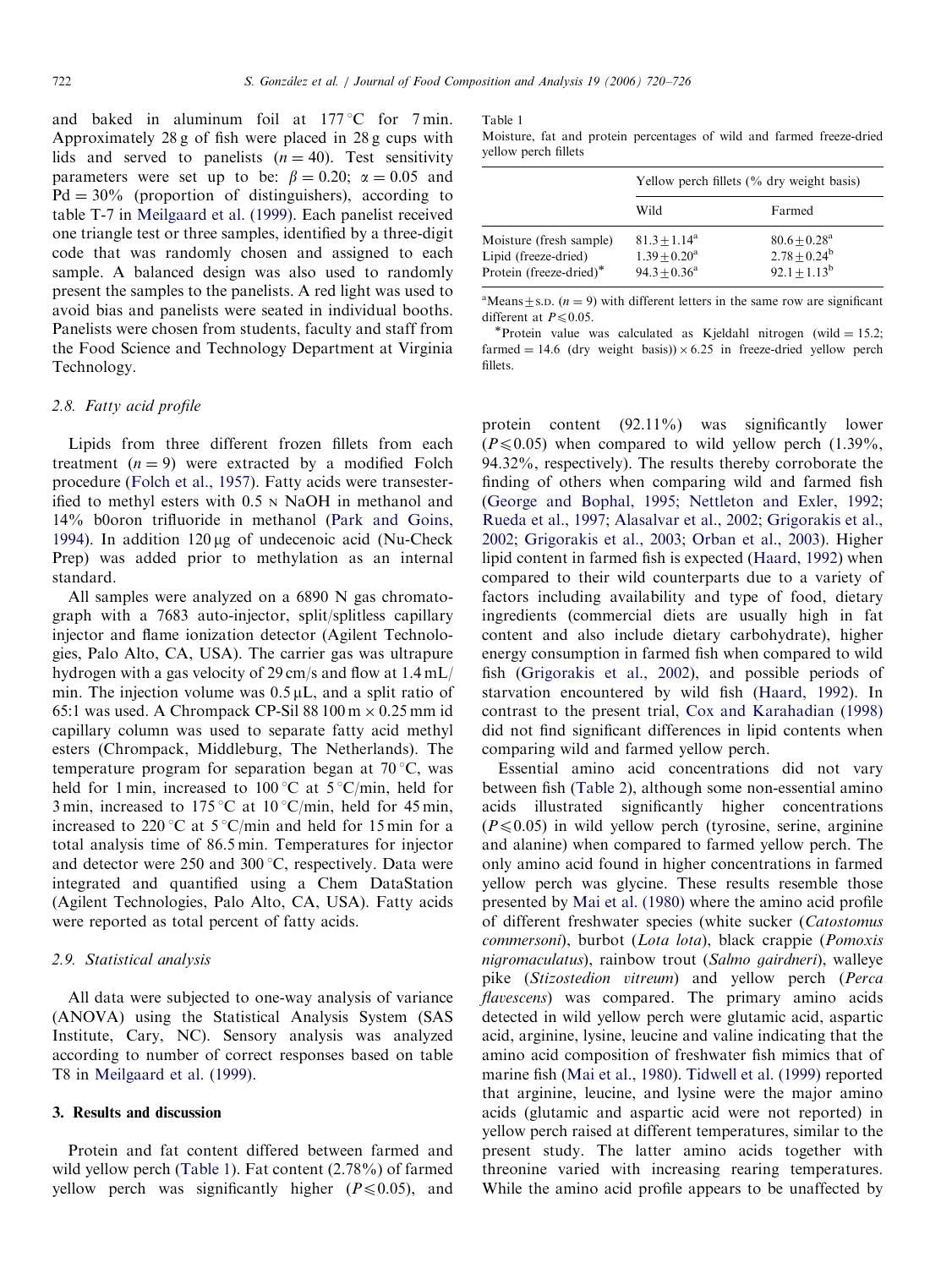<sup>a</sup>Means  $\pm$  s.D. (*n* = 9) with different letters in the same row are significant different at  $P \le 0.05$ .

diet [\(Shearer, 1994](#page-6-0)), it has been suggested that free amino acids may influence fish flavor [\(Haard, 1992](#page-5-0)). The influence of amino acid composition on flavor and variations in amino acid profile caused for example by varying rearing temperatures upon final product quality clearly represents an area deserved of future research.

Mineral content of yellow perch was affected by growing conditions with most macrominerals differing between treatments (Table 3). Farmed yellow perch contained higher magnesium, phosphorus and potassium, while wild yellow perch had significantly higher concentrations of sodium and sulfur ( $P \le 0.05$ ). Significantly higher concentrations ( $P \le 0.05$ ) of manganese and lower concentrations of selenium were obtained in farmed yellow perch when compared to wild yellow perch (Table 3). No other differences in mineral content were observed. Mineral content of fish fillets can be influenced by diet specifically in farmed fish where phosphorus is obtained from the protein source present in feed. According to [Haard \(1992\),](#page-5-0) consumers are interested in mineral content of fish because of a concern for the presence of heavy metals in fish flesh. There is also interest in the delivery of essential minerals (P, Na, K, Mg, Ca, Fe, Zn, Se, Cr, Co, Cu, Mn and Zn). Minerals also might have an influence on fillet flavor thus increasing the level of importance on mineral comparisons between wild and farmed fish. Levels of zinc and iron in wild or farmed yellow perch were not as high when compared to other studies ([Gordon and Roberts, 1977;](#page-5-0) [Tahvonen et al., 2000;](#page-6-0) [Alasalvar et al., 2002\)](#page-5-0) analyzing a variety of fish. However, lead levels were higher in wild and farmed yellow perch fillets (3.81, 4.15 ppm, respectively) when compared to wild and farmed sea bass (0.84,

<sup>a</sup>Means  $\pm$  s.D. (*n* = 9) with different letters in the same row are significant different at  $P \le 0.05$ .

1.03 ppm in flesh). Cadmium levels were also very similar when compared to sea bass (Dicentrarchus labrax) ([Alasalvar et al., 2002](#page-5-0)).

The color of wild and farmed yellow perch minced and whole fillets [\(Table 4\)](#page-4-0) differed ( $P \le 0.05$ ). Farmed yellow perch were whiter as illustrated by the higher  $L^*$  values of minced yellow perch. In wild yellow perch fillets a significant difference was observed in the  $a^*$  value indicating that wild yellow perch possessed more red hues than farmed fish. The results of the present study concur to the findings of others [\(Lindsay, 1980;](#page-5-0) [Cox and Karaha](#page-5-0)[dian, 1998](#page-5-0)). The latter authors suggested that farmed yellow perch was whiter possibly due to the presence of a less pronounced vascular system. In the present study the vasculature of wild yellow perch fillets was easily noticed. The darker or lower  $L^*$  values and higher  $a^*$  values in wild yellow perch could be due to a variety of reasons including but not limited by lower fat content, blood vasculature, higher deposition of melanin due to dietary effects; or enzymatic reactions from tyrosine [\(Lindsay, 1980](#page-5-0)). Interestingly, tyrosine content in wild yellow perch was significantly higher than farmed yellow perch ( $P \le 0.05$ ; Table 2). Overall however, both wild and farmed perch can be considered as light in color which is typical of lean fish due to their high water content [\(Rahman et al., 1995\)](#page-6-0).

The texture of wild yellow perch  $(0.53 J/g)$  was higher  $(P \le 0.05)$  than farmed yellow perch  $(0.41 \text{ J/g})$ . According to [Haard \(1992\)](#page-5-0), farmed fish are less firm than wild fish

<span id="page-3-0"></span>

| Table 2                                                    |  |
|------------------------------------------------------------|--|
| Amino acid content of wild and farmed yellow perch fillets |  |

| Amino acids   | weight basis                 | Yellow Perch $(g/100 g$ of freeze-dried fillet) dry |  |  |
|---------------|------------------------------|-----------------------------------------------------|--|--|
|               | Wild                         | Farmed                                              |  |  |
| Alanine       | $4.19 + 0.05^a$              | $4.07 \pm 0.03^{\rm b}$                             |  |  |
| Arginine      | $5.46 + 0.08$ <sup>a</sup>   | $5.18 \pm 0.13^b$                                   |  |  |
| Aspartic acid | $7.48 \pm 0.13$ <sup>a</sup> | $7.38 \pm 0.20^a$                                   |  |  |
| Cysteine      | $0.26 + 0.02^a$              | $0.26 \pm 0.01^a$                                   |  |  |
| Glutamic acid | $11.6 + 0.17^a$              | $11.2 + 0.26^a$                                     |  |  |
| Glycine       | $3.00 + 0.07$ <sup>a</sup>   | $3.16 + 0.03^b$                                     |  |  |
| Histidine     | $1.77 + 0.03^{\text{a}}$     | $1.85 + 0.05^{\rm a}$                               |  |  |
| Isoleucine    | $4.28 + 0.25^{\text{a}}$     | $4.06 \pm 0.11^a$                                   |  |  |
| Leucine       | $6.59 + 0.37$ <sup>a</sup>   | $6.21 \pm 0.16^a$                                   |  |  |
| Lysine        | $8.12 + 0.99^{\rm a}$        | $7.63 \pm 0.37$ <sup>a</sup>                        |  |  |
| Methionine    | $2.58\pm0.08^{\rm a}$        | $2.50\pm0.05^{\rm a}$                               |  |  |
| Phenilalanine | $3.57 + 0.37^{\rm a}$        | $3.50 + 0.08^a$                                     |  |  |
| Proline       | $2.41 + 0.04^a$              | $2.38 + 0.01^a$                                     |  |  |
| Serine        | $1.92 + 0.04^a$              | $1.83 \pm 0.04^{\rm b}$                             |  |  |
| Threonine     | $2.68 + 0.06^a$              | $2.65 + 0.06^a$                                     |  |  |
| Tyrosine      | $2.72 + 0.03^{\text{a}}$     | $2.54 \pm 0.08^{\rm b}$                             |  |  |
| Valine        | $4.10 + 0.07^a$              | $4.01 + 0.09^{\rm a}$                               |  |  |

| Table 3                                                       |  |  |  |  |
|---------------------------------------------------------------|--|--|--|--|
| Mineral concentration in wild and farmed yellow perch fillets |  |  |  |  |

| Minerals                               | Yellow Perch             |                              |  |  |
|----------------------------------------|--------------------------|------------------------------|--|--|
|                                        | Wild                     | Farmed                       |  |  |
| Micro-minerals (ppm dry weight basis)  |                          |                              |  |  |
| Aluminum (Al)                          | $2.44 + 0.75^{\rm a}$    | $3.57 + 3.33^{\rm a}$        |  |  |
| Iron $(Fe)$                            | $4.65 + 2.07^{\rm a}$    | $4.90 + 1.22^{\rm a}$        |  |  |
| Copper $(Cu)$                          | $0.38 \pm 0.12^a$        | $0.45 + 0.18^a$              |  |  |
| Manganese (Mn)                         | $0.16 \pm 0.01^a$        | $0.29 \pm 0.07^{\rm b}$      |  |  |
| $\text{Zinc}(\text{Zn})$               | $7.24 \pm 0.53^{\rm a}$  | $5.91 + 1.02^a$              |  |  |
| Chromium (Cr)                          | $0.44 + 0.12^a$          | $0.39 \pm 0.16^a$            |  |  |
| Nickel (Ni)                            | $< 0.31^{\rm a}$         | $< 0.31^{\rm a}$             |  |  |
| Arsenic (As)                           | $0.99 + 0.11^a$          | $1.42 + 0.38$ <sup>a</sup>   |  |  |
| Selenium (Se)                          | $1.61 \pm 0.15^a$        | $1.20 \pm 0.13^{\rm b}$      |  |  |
| Lead (Pb)                              | $3.81 + 0.46^a$          | $4.15 + 0.76^a$              |  |  |
| Cadmium (Cd)                           | $0.42 \pm 0.30^a$        | $0.24 \pm 0.27$ <sup>a</sup> |  |  |
| Cobalt (Co)                            | $0.12 + 0.03^a$          | $< 0.10^a$                   |  |  |
| Tin(Sn)                                | $0.74 \pm 0.03^{\rm a}$  | $1.00 \pm 0.18^a$            |  |  |
| Molybdenum (Mo)                        | $0.08\pm0.03^{\rm a}$    | $0.01 + 0.10^a$              |  |  |
| Barium (Ba)                            | $0.26 + 0.03^{\text{a}}$ | $0.26 + 0.01^a$              |  |  |
| Macro-minerals (mg/g) dry weight basis |                          |                              |  |  |
| Sulfur $(S)$                           | $2.61 + 0.06^a$          | $2.41 \pm 0.01^{\rm b}$      |  |  |
| Sodium (Na)                            | $0.50 \pm 0.03^a$        | $0.32 \pm 0.02^{\rm b}$      |  |  |
| Magnesium (Mg)                         | $0.22 \pm 0.01^a$        | $0.29 \pm 0.01^{\rm b}$      |  |  |
| Phosphorus (P)                         | $1.64 \pm 0.04^a$        | $2.08 \pm 0.04^b$            |  |  |
| Potassium (K)                          | $2.63 \pm 0.06^a$        | $3.72 \pm 0.04^b$            |  |  |
| Calcium (Ca)                           | $0.16 \pm 0.02^a$        | $0.28 + 0.05^{\rm b}$        |  |  |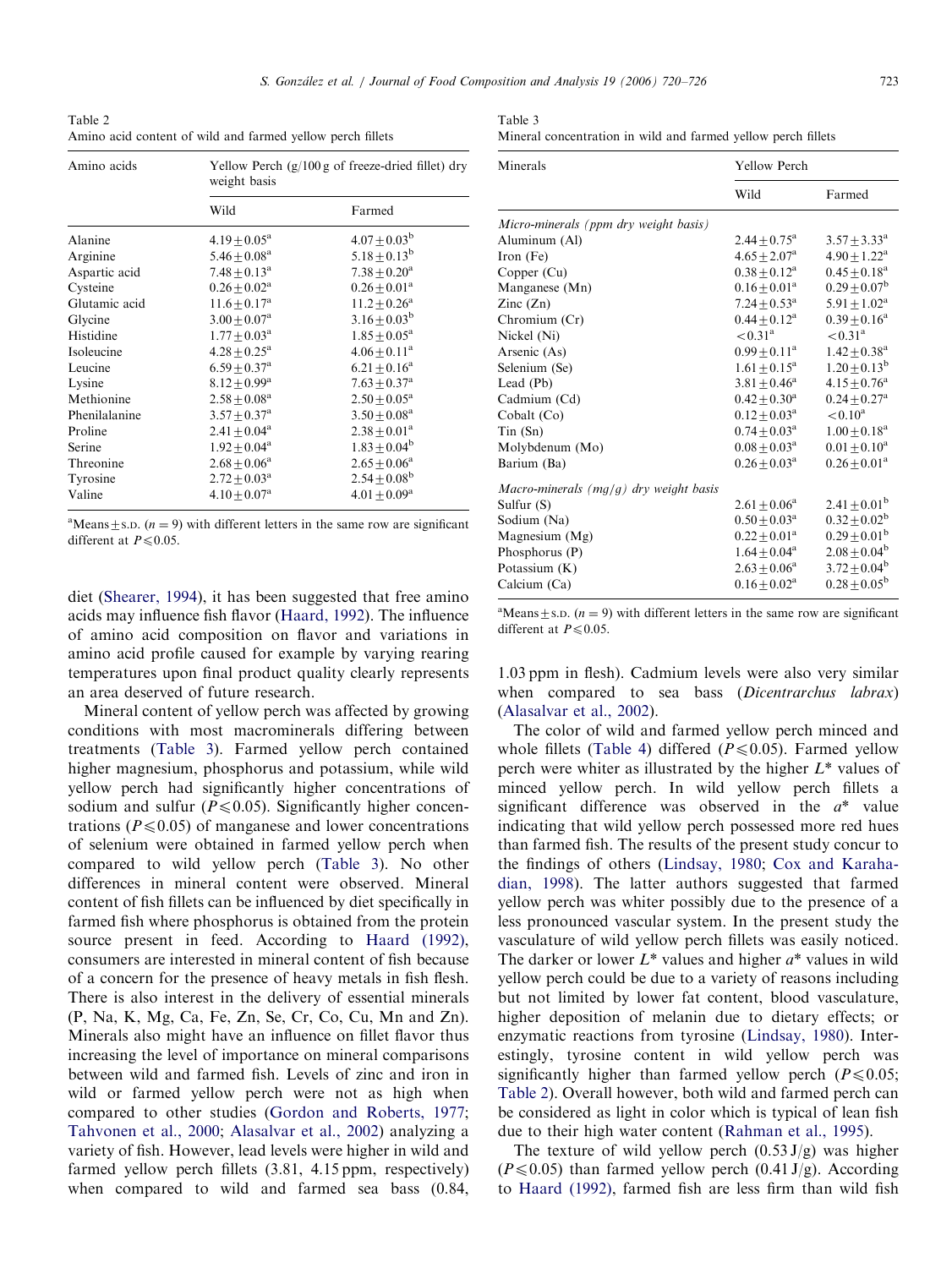<span id="page-4-0"></span>Table 4 Color of minced and whole yellow perch fillets

| Color                   | Yellow Perch minced                                         |                                                                        | Yellow perch fillets                                             |                                                                         |  |
|-------------------------|-------------------------------------------------------------|------------------------------------------------------------------------|------------------------------------------------------------------|-------------------------------------------------------------------------|--|
|                         | Wild                                                        | Farmed                                                                 | Wild                                                             | Farmed                                                                  |  |
| $L^*$<br>$a^*$<br>$h^*$ | $40.3 + 1.69^{\rm a}$<br>$1.13 + 1.00^a$<br>$5.34 + 1.14^a$ | $46.3 \pm 4.76^{\rm b}$<br>$-1.51 \pm 0.31^{\rm b}$<br>$2.05 + 1.03^b$ | $45.7 + 3.55^{\mathrm{a}}$<br>$0.75 + 1.67^b$<br>$3.13 + 3.12^a$ | $46.2 + 3.19^a$<br>$-0.78 + 0.55^{\mathrm{a}}$<br>$2.32 + 2.52^{\rm a}$ |  |

<sup>a</sup>Means  $\pm$  s.D. (*n* = 6 per treatment for minced fillets and *n* = 9 for fillets) with different letters in the same row are significant different at  $P \le 0.05$ .

which could possibly be attributed to a higher fat content in farmed fish ([Lie, 2001\)](#page-5-0) as well as higher levels of activity in wild fish which may improve texture. Texture of fish can also be influenced by various factors such as rigor mortis, post-mortem pH, proteolysis, nutritional state of the fish, storage time, water holding capacity, size, and type of muscle protein [\(Haard, 1992](#page-5-0); [Lie, 2001;](#page-5-0) [Rasmussen, 2001\)](#page-6-0). Other studies measured firmness through sensorial evaluations such as [Lindsay \(1980\)](#page-5-0) and [Cox and Karahadian](#page-5-0) [\(1998\)](#page-5-0) who did not find significant differences between cooked wild and farmed yellow perch fillets.

Sensory analysis between farmed and yellow perch was undertaken in the present study to determine overall difference in flavor. Overall differences  $(P>0.05)$  in flavor were not found between baked fish fillets. Some researchers, that have studied sensorial properties of wild and farmed yellow perch, have prepared them deep fried as eaten in the Great Lakes area ([Lindsay, 1980](#page-5-0); [Delwiche](#page-5-0) [and Liggett, 2004\)](#page-5-0). [Lindsay \(1980\)](#page-5-0) found no significant differences, when comparing deep fried wild and farmed yellow perch while [Delwiche and Liggett \(2004\)](#page-5-0) found significant differences between skin on, battered and fried farmed and wild yellow perch fillets. [Cox and Karahadian](#page-5-0) [\(1998\)](#page-5-0), observed some differences in sweetness and oxidized flavor between butter broiled farmed and wild yellow perch fillets at some stages of storage. Usually, wild and farmed fish can diverge in flavor due to differences in fatty acid profile, oxidation processes, dietary ingredients, mineral and amino acid content [\(Haard, 1992](#page-5-0)). Farmed fish are known to express off-flavors.

In the present study, the fillets were baked without added ingredients with the intention of comparing the natural flavor of wild and farmed (RAS) yellow perch. The variations of each study are understandable, since the preparations of the sample for sensorial analysis, age, diet, season, storage conditions of the fillets and other factors might have influenced sensorial properties of the fish for each study differently. In the present study, the lack of significant difference in flavor between baked wild and farmed yellow perch could suggest that the system of rearing (e.g., recirculation versus pond) may be an important determinant with respect to off-flavors development.

Differences in concentration were observed in some of the most important fatty acids of wild and farmed yellow perch (Table 5). Overall, the major fatty acids in both treatments were docosahexaenoic acid (DHA, 22:6n-3), arachidonic acid (20:4n-6), palmitic acid (16:0), stearic acid (18:0), lignoceric acid (24:0), oleic acid (18:1n-9), linoleic acid (18:2n-6), docosapentaenoic acid (22:5n-3) and palmitoleic acid (16:1n-7). [Cox and Karahadian \(1998\)](#page-5-0) reported similar major fatty acids in farmed and wild yellow perch fillets. In the present study, a higher concentration of arachidonic, docosapentaenoic acid and DHA was found in both wild and farmed yellow perch when compared to those reported by [Cox and Karahadian \(1998\)](#page-5-0). Nevertheless, both studies illustrate that wild yellow perch possess higher concentrations of arachidonic acid  $(P \le 0.05)$ . According to a variety of authors, freshwater fish contain higher concentrations of arachidonic and linoleic acid when compared to marine fish. This may be due to a dietary effect and saturation and/or elongation mechanisms [\(Ackman et al., 2002;](#page-5-0) [Tocher, 2003](#page-6-0); [Steffens,](#page-6-0) [1997;](#page-6-0) [Jankowska et al., 2003;](#page-5-0) [Orban et al., 2003;](#page-6-0) [Rahman](#page-6-0) [et al., 1995\)](#page-6-0). The higher concentration of arachidonic acid in wild yellow perch could be attributed to the type of diet yellow perch are exposed in the wild such as insect larvae, freshwater algae, crustacean that are rich in linoleic and linolenic acid ([Steffens, 1997](#page-6-0)). The ability of freshwater fish to produce arachidonic acid and DHA through enzymatic desaturation and elongation of linoleic and linolenic acid respectively increases the final concentration of arachadonic acid and DHA [\(Ackman, 1989](#page-5-0); [Tocher, 2003\)](#page-6-0). Other studies have shown higher concentrations of arachidonic acid in wild fish when compared to its farmed counterpart [Carp ([Suzuki et al., 1986](#page-6-0)); pikeperch ([Jankowska et al.,](#page-5-0)

Table 5

Important fatty acids concentration of wild and farmed yellow perch fillets

| Fatty acid              | Yellow Perch fillets (g/100 g fatty acids dry<br>weight basis) |                            |  |
|-------------------------|----------------------------------------------------------------|----------------------------|--|
|                         | Wild                                                           | Farmed                     |  |
| 14:0                    | $0.78 \pm 0.17^{\rm a}$                                        | $0.85 + 0.06^a$            |  |
| 16:0                    | $17.5 \pm 0.75^{\rm b}$                                        | $20.9 + 0.79$ <sup>a</sup> |  |
| 18:0                    | $4.09 \pm 0.19^b$                                              | $5.23 + 0.42^a$            |  |
| 24:0                    | $10.4 + 1.07^{\rm a}$                                          | $8.91 \pm 1.46^a$          |  |
| $16:1n-7$               | $3.41 + 0.58^{\rm b}$                                          | $2.19 + 0.13^a$            |  |
| $18:1n-9$               | $7.27 + 0.81$ <sup>a</sup>                                     | $7.51 + 1.11^a$            |  |
| $18:2n-6$               | $4.61 + 1.11^a$                                                | $4.43 + 1.03^{\rm a}$      |  |
| $18:3n-6$               | $0.29 + 0.13^a$                                                | $0.15 + 0.03^{\text{a}}$   |  |
| $20:4n-6$               | $7.37 \pm 0.74^{\rm b}$                                        | $2.61 + 0.22^a$            |  |
| $22:4n-6$               | $0.51 + 0.12^b$                                                | $0.18 \pm 0.01^a$          |  |
| $18:3n-3$               | $0.29 \pm 0.24^b$                                              | $0.15 + 0.05^a$            |  |
| $20:5n-3$               | $0.22 + 0.05^a$                                                | $0.26 + 0.17^a$            |  |
| $22:5n-3$               | $3.17 + 0.40^b$                                                | $1.41 + 0.12^a$            |  |
| $22:6n-3$               | $32.3 + 3.67^{\rm a}$                                          | $39.4 + 3.86^a$            |  |
| Saturated fatty acids   | $33.5 + 1.42^a$                                                | $36.5 \pm 1.90^a$          |  |
| Unsaturated fatty acids | $66.5 + 1.42^{\rm a}$                                          | $63.5 + 1.90^{\rm a}$      |  |
| n-3 fatty acids         | $36.4 \pm 3.67^{\rm a}$                                        | $41.3 \pm 3.77^{\rm a}$    |  |
| n-6 fatty acids         | $13.6 \pm 1.60^b$                                              | $8.26 \pm 1.11^a$          |  |
| $n-3/n-6$               | $2.72 + 0.55^{\rm b}$                                          | $5.10 \pm 1.03^{\rm a}$    |  |

<sup>a</sup>Means  $\pm$  s.D. (*n* = 9 per treatment) with different letters in the same row are significant different at  $P \le 0.05$ .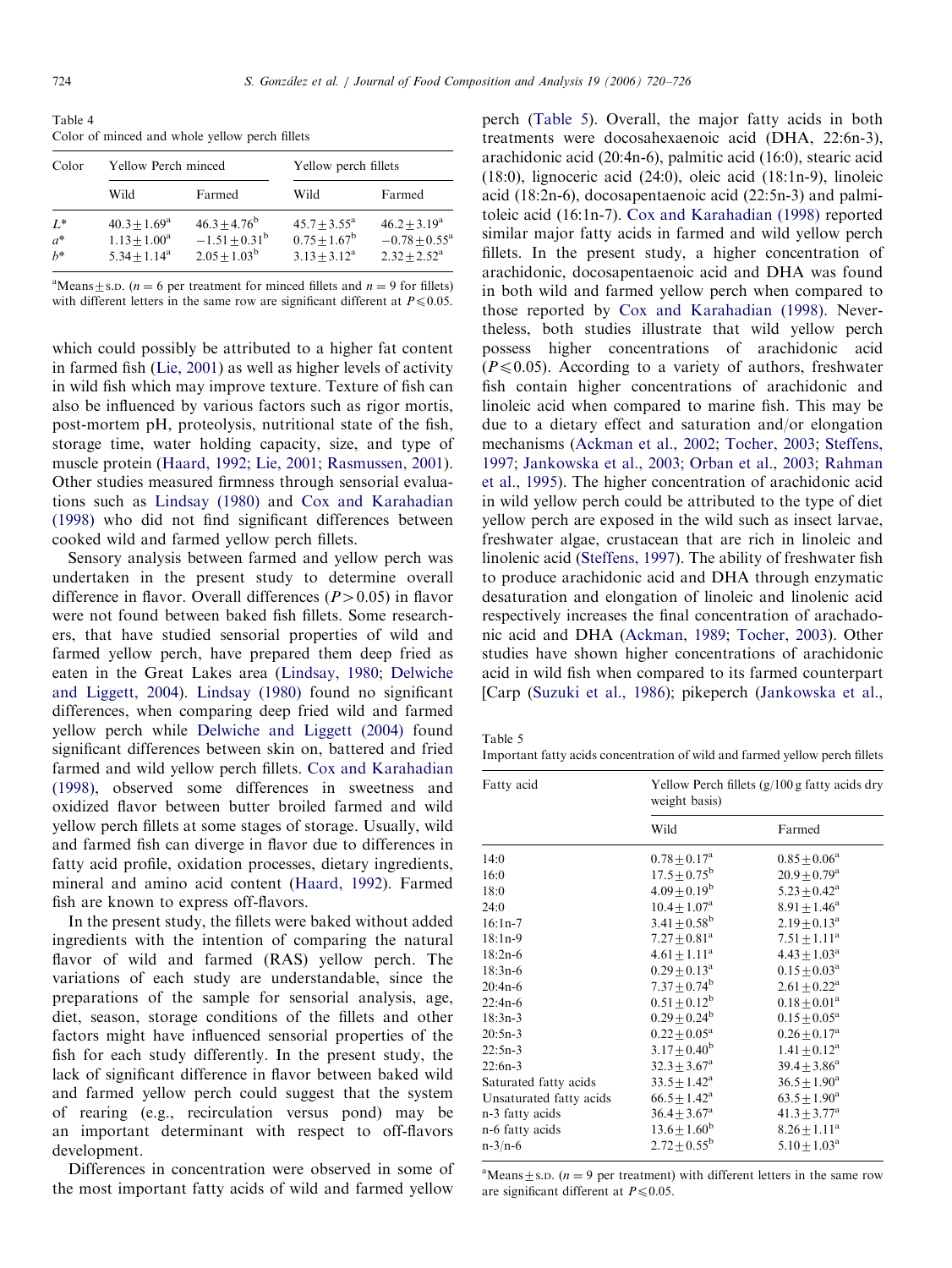<span id="page-5-0"></span>2003); seabass [\(Orban et al., 2003](#page-6-0); Alasalvar et al., 2002); gilthead sea bream ([Orban et al., 2003](#page-6-0); Grigorakis et al., 2002); some Malaysian fresh water fish [\(Rahman et al.,](#page-6-0) [1995](#page-6-0)); red porgy [\(Rueda et al., 1997\)](#page-6-0) and yellow perch (Cox and Karahadian, 1998]. The high concentration of DHA in the muscle of farmed yellow perch could have been influenced by the content of fish meal (percentage unknown due to commercial formulation; 42% protein) and fish oil (16%) in the commercial diet. Even though levels of n-3 fatty acids were not significantly different  $(P>0.05)$  between farmed and wild yellow perch, a difference was observed in the n-3:n-6 ratio ( $P \le 0.05$ ) with the ratio being lower in wild when compared to farmed yellow perch ([Table 5\)](#page-4-0), due to the high content of omega-6 fatty acids in wild yellow perch. It is common for wild freshwater fish to have a low n-3:n-6 ratio [\(Steffens, 1997\)](#page-6-0). The fact that farmed yellow perch contained a significantly higher  $(P \le 0.05)$  n-3:n-6 ratio demonstrated that with appropriate dietary ingredients fatty acid profiles can be beneficially altered in farmed yellow perch. The fatty acid profile of both wild and farmed yellow perch could be considered nutritionally attractive for consumers, but limited research analyzing the beneficial effects of freshwater fish on human health has been undertaken [\(Steffens,](#page-6-0) [1997](#page-6-0)).

#### 4. Conclusions

Important differences were found in some of the quality properties of both wild and farmed yellow perch that could have been influenced by several factors. However, nutrition, feeding regimes and living conditions seem to have influenced the physicochemical properties the most. In the present study, an overall difference in flavor was not found between wild and farmed baked fillets while significant differences were found in texture and color of the raw fillets. Farmed yellow perch showed a significant increase in the fat content and a subsequent higher n-3:n-6 ratio. Despite the increase in fat content, both wild and farmed yellow perch fall under the category of a low fat fish making this fish more specifically the farmed one, an attractive healthy alternative. Aquaculturists possess an advantage over fishermen since farmers can control and manipulate different stages of the rearing, feeding and processing steps to deliver to consumers a designer yellow perch with preferred quality and nutritional compositions.

#### Acknowledgements

This project was partially supported by a grant of the United States Department of Agriculture, Cooperative State Research Education and Extension Service. This work is the result of research supported in part by the NOAA Office of Sea Grant, US Department of Commerce, under Grant no. NA56RG0141 to the Virginia Graduate Marine Science Consortium and the Virginia Sea Grant College Program.

#### References

- Ackman, R.G., 1989. Marine Biogenic, Lipids, Fats and Oils. CRC Press, Boca Raton, FL, USA, pp. 108–116.
- Ackman, R.G., McLeod, C., Rakshit, S., Misra, K.K., 2002. Lipids and fatty acids of five freshwater food fishes of India. Journal of Food Lipids 9, 127–145.
- Alasalvar, C., Taylor, K.D.A., Zubcov, E., Shahidi, F., Alexis, M., 2002. Differentiation of cultured and wild sea bass (Dicentrarchus labrax): total lipid content, fatty acid and trace mineral composition. Food Chemistry 79, 145–150.
- American Heart Association, 2002. Fish oil and omega-3 fatty acids. Retrieved March 18, 2003 from the World Wide Web: [http://](http://www.americanheart.org.com) [www.americanheart.org.com](http://www.americanheart.org.com).
- AOAC (Association of Official Analytical Chemists), 1990. Official Methods of Analysis, 15th ed. Association of Official Analytical Chemists, Washington, DC, USA.
- Bidlingmeyer, B.A., Cohen, S.A., Tarvin, T.L., 1984. Rapid analysis of amino acids using pre-column derivatization. Journal of Chromatography 336, 93–104.
- Chanmugam, P., Boudreau, M., Hwang, D.H., 1986. Differences in the w3 fatty acids contents in pond-reared and wild fish and shellfish. Journal of Food Science 51 (6), 1556–1557.
- Chen, I.-C., Chapman, F.A., Wei, C.-I., Portier, K.M., O'Keefe, S.F., 1995. Differentiation of cultured and wild sturgeon (Acipenser oxyrinchus desotoi) based on fatty acid composition. Journal of Food Science 60 (3), 631–635.
- Cox, D.H., Karahadian, C., 1998. Evaluation of microbial counts, nucleotide degradation, and sensory attributes of cultured and wild yellow perch (Perca flavescens) during refrigerated storage. Journal of Aquatic and Food Production Technology 7 (1), 5–26.
- Delwiche, J.F., Liggett, R.E., 2004. Sensory Preference and discrimination of wild-caught and cultured yellow perch (Perca flavescens). Journal of Food Science 69 (4), 144–147.
- Folch, J., Lees, M., Stanley, G.H.S., 1957. A simple method for the isolation and purification of total lipides from animal tissues. Journal of Biological Chemistry 226, 496–509.
- George, R., Bophal, R., 1995. Fat composition of free living and farmed sea species: implications for human diet and sea-farming techniques. British Food Journal 97 (8), 19–22.
- Gordon, D.T., Roberts, G.L., 1977. Mineral and proximate composition of pacific coast fish. Journal of Agriculture and Food Chemistry 25 (6), 1262–1267.
- Grigorakis, K., Alexis, M.N., Taylor, K.D.A., Hole, M., 2002. Comparison of wild and cultured gilthead sea bream (Sparus aurata); composition, appearance and seasonal variations. International Journal of Food Science and Technology 37, 477–484.
- Grigorakis, K., Taylor, K.D.A., Alexis, M.N., 2003. Organoleptic and volatile aroma compounds comparison of wild and cultured gilthead sea bream (Sparus aurata): sensory differences and possible chemical basis. Aquaculture 225, 109–119.
- Haard, N.F., 1992. Control of chemical composition and food quality attributes of cultured fish. Food Research International 25, 289–307.
- Jankowska, B., Zakęs, Z., Żmijewski, T., Szczepkowski, M., 2003. A comparison of selected quality features of the tissue and slaughter yield of wild and cultivated pikeperch Sander lucioperca (L.). European Food Research and Technology 217, 401–405.
- Kinsella, J.E., 1988. Fish and seafoods: nutritional implications and quality issues. Food Technology 42(5), 146–150, 160.
- Lie, Ø., 2001. Flesh quality—the role of nutrition. Aquacultural Research 32, 341–348.
- Lindsay, R.C., 1980. Comparative sensory analysis of aquacultured and wild yellow perch (Perca flavescens) fillets. Journal of Food Quality 3, 283–289.
- Mai, J., Shetty, J.K., Kan, T.-M., Kinsella, J.E., 1980. Protein and amino acid composition of select freshwater fish. Journal of Agriculture and Food Chemistry 28, 884–885.